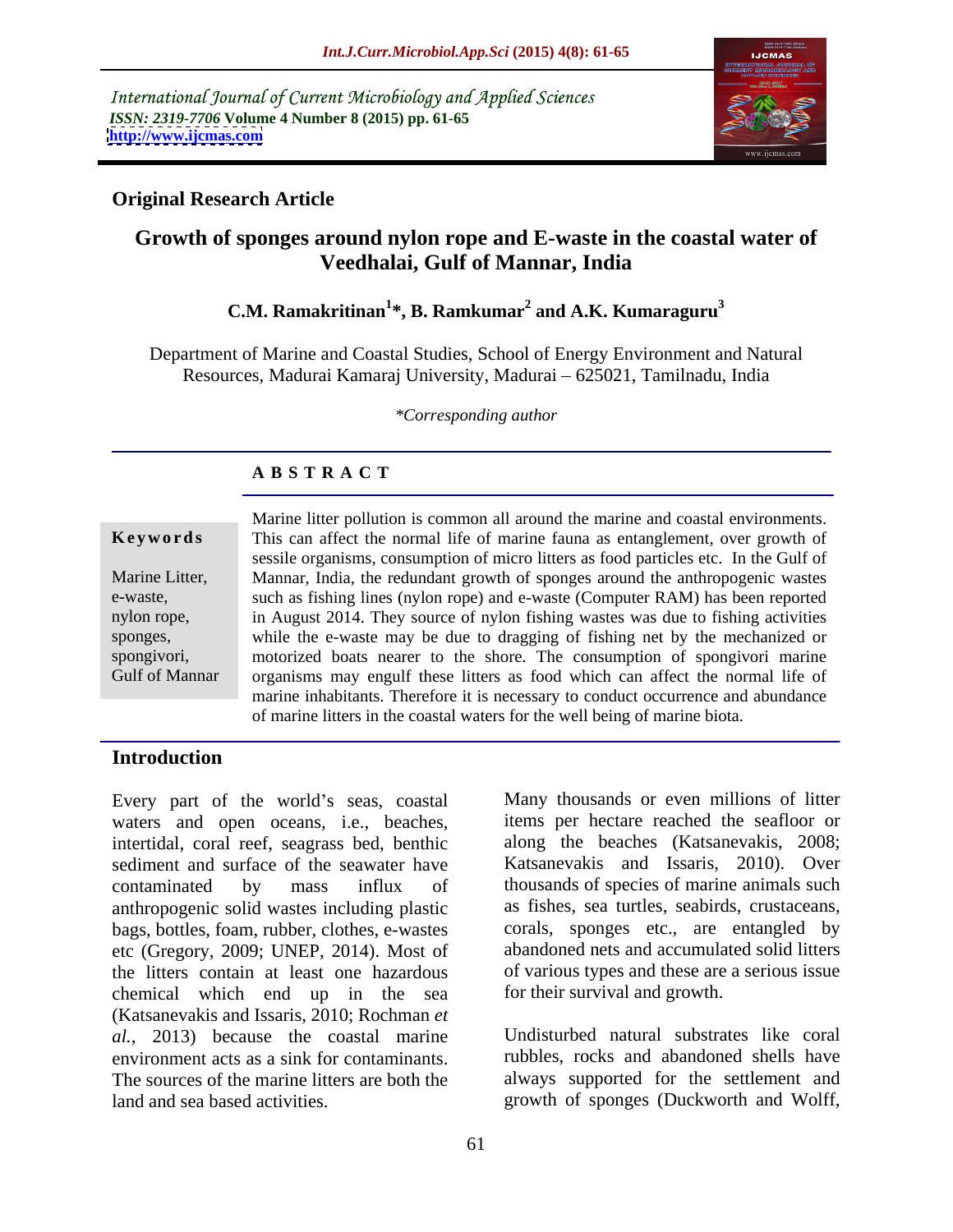marine sedentary organisms like sponges and corals are experiencing unparalleled chances for plastic engulfing of marine animals. fragments of fishing line etc.

The Gulf of Mannar has declared as a first Then the sampled sponges were observed in Marine Biosphere Reserve in the Southeast the site itself. One of the encrusting sponges Asia in 1989 with 21 reef islands for 160 km was grown around nearly a 2.5 meter length between Rameswaram Island and Tuticorin. of nylon fishing line, which was abandoned It is well known for its high degree of in the marine benthic environment during biodiversity and endemic flora and fauna fishing activity (Figure 2a). The weight of including sedentary organisms like corals, the dry sponge and nylon fishing line were sponges etc., (Venkataraman, 2005). The about 80 and 40 g, respectively. In the major sources of solid wastes and litter meantime, another species of massive contaminations to the coastal waters are sponge was also grown around an electronic through tourism, fishing related activities, waste (e-waste) i.e., RAM card (Figure 2b). municipal sewage and waste dumping, The source of fishing line may be due to transportation etc. The disposal of litters along the beaches of Indian Coasts questioned because it is a hard solid waste. especially in the Gulf of Mannar coast is common (Ramakritinan and Kumaraguru, by the mechanized or motorized boats nearer 2012). This could spoil the aesthetic nature<br>of beaches and creates serious health cm length and 2 cm width and the dry of beaches and creates serious health cm length and 2 cm width and the dry hazards to the marine biota including human weight of the massive sponge was about beings. At this juncture, the redundant 30g. growth of sponges around the anthropogenic

During the regular snorkeling and skin (N 09°15'06.43"; E 079°06.33.71") of Gulf inhabited in the Gulf of Mannar

2011; Abdul Wahab *et al*., 2014). Mostly the sampled for further investigations. But no accessibility of substrate for better from which the sponges collected was settlement and intact growth due to various heterogeneous nature of substrates i.e., anthropogenic activities. Since marine mixture of sandy rocks, sandy and rubble sponges are also an important dietary bottom. The sandy rocks are covered composition of variety of marine organisms dominantly by green and brown seaweeds from invertebrates to vertebrates (Wulff, followed by patches of small reefs and 1994; Gemballa and Schermutzki, 2004; sponges. Remarkably, the majority of this Barbara *et al*., 2007) there are enormous area was contaminated by polythene bags, other sedentary organisms found to any entanglement in this region. The location food wrappers, opaque water bottles,

> fishing activity but the source of e-waste is The source may be dragging of fishing net to the shore. The size of RAM card was 9 30g.

wastes such as fishing lines (nylon rope) and Gulf of Mannar has known for its rich e-waste (Computer RAM) in the Gulf of marine faunal diversity especially coral Mannar has been observed. The reefs, sponges, and other invertebrates. The diving in the near shore area of Veedhalai and Cheatodondidae, turtles and dolphins of Mannar (Figure 1), the research team (Venkataraman, 2005). Due to the observed two different species of sponges spongivori nature, accidental engulfing of grown around the litters in the benthic plastic litters along with sponges by these marine environment. These sponges were organisms may happen. Thus the engulfedsponge eating fishes like Pomocanthidae, Labridae, Scaridae, Acanthuridae, Balistidae inhabited in the Gulf of Mannar (Venkataraman, 2005). Due to the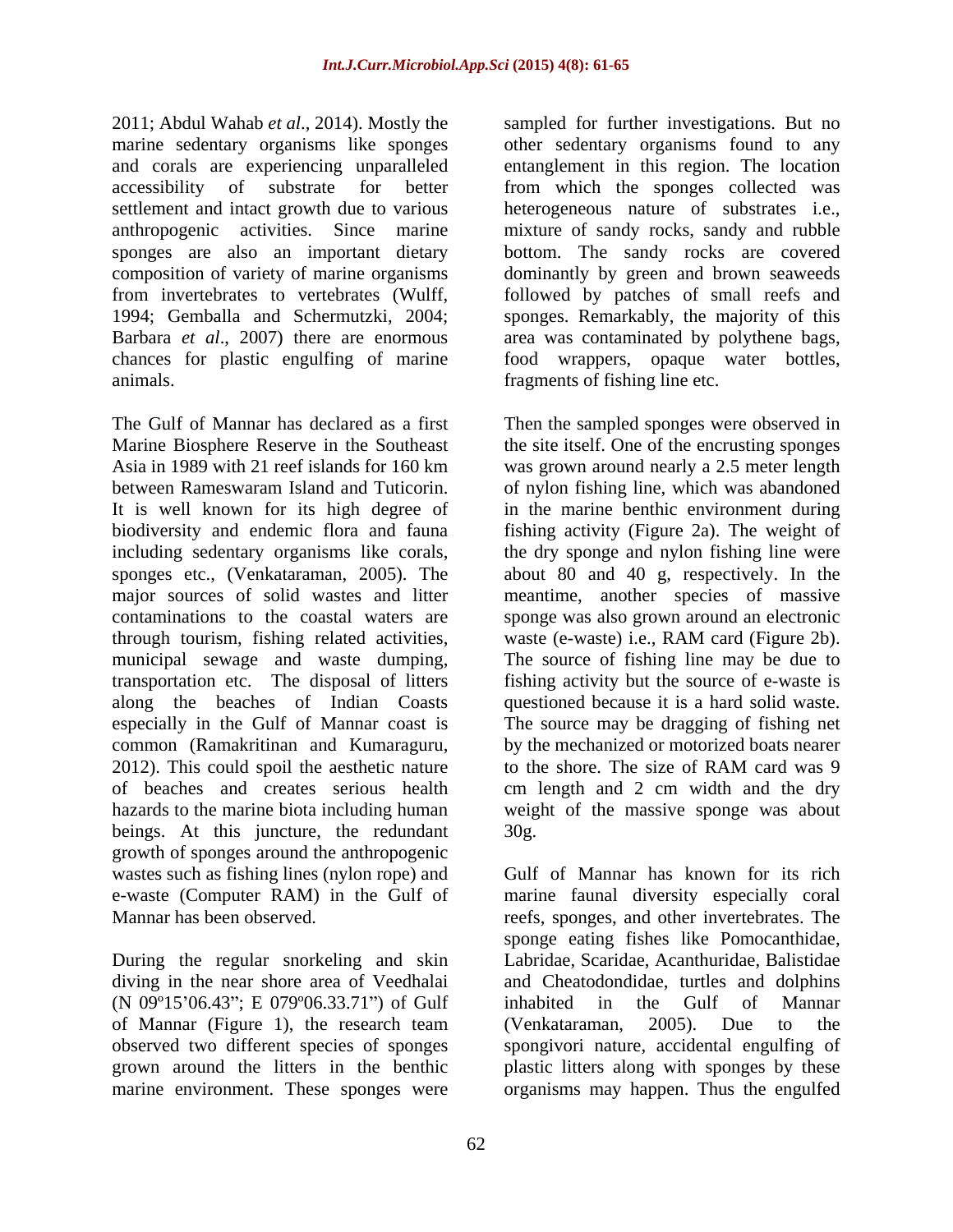plastic litter particles may enter into the marine food web. Recent findings of plastic dwelling marine invertebrates such as micro litter particles of varying sizes have been observed in the gut content of marine worsening condition (Kripa *et al.*, 2014). The necessary to undertake research on

In contrast to the international scenario, impacts on marine organisms in addition to Indian coastal waters were poorly assess the sources, distribution and understood for marine litter impacts. Except very few beach cleanup studies, no beaches and coastal waters. For safe keeping systematic beach and underwater marine litter monitoring studies were conducted. in the marine ecosystems, we along with Particularly, studies on the impact of marine Government agencies should take steps to litter (by engulfing, entangling, habitat degradation, toxic effect and invasive along the beaches, reduce their usage and to species) to the marine organisms and increase the recycling efficiency of the ecosystems of Indian coastal waters are urgently needed for better protection and management of sedentary organisms like

coral reefs, sponges and other bottom molluscs, echnioderms, crustaceans etc.

organisms are the forewarning to this Based on the present observation, it is necessary to undertake research on entanglement of marine litters and their assess the sources, distribution and occurrences of marine litters along the of our beautiful beaches and biota inhabited avoid dumping of solid and litter wastes marine litter.

Figure.1 Veedhalai fishing village, (N 09°16.170' E 079°06.449'), Gulf of Mannar, India. Arrow indicates the sampling location

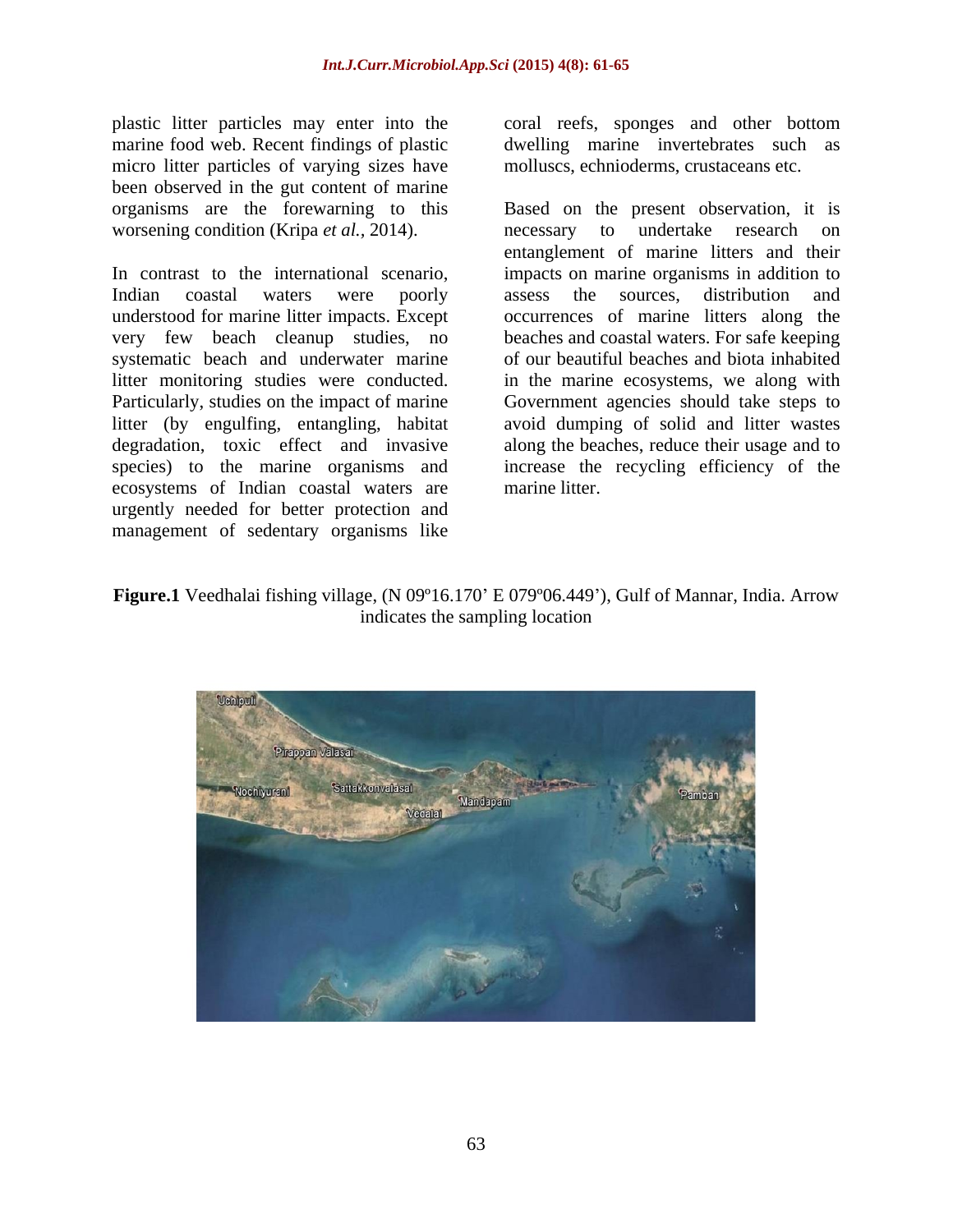**Figure.2** Marine sponges grown around marine litters in Veedhalai coastal water, Gulf of Mannar, India (a) Sponge species grown around abandoned nylon fishing line (Length 250cm and 2 mm diameter); (b) Sponge species grown around e-waste, Computer RAM card (Length 9cm x Breadth 2 cm)



Authors are thankful to the Ministry of Duckworth, A.R., and Wolff, C.W., 2011. Environment and Forest, New Delhi, India providing funding for conducting marine litter assessment programme in the Gulf of Mannar. Ecol. 402, 49–55.

- Abdul Wahab, M.A., de Nys, R., Webster, the dotted sea slug *Peltodoris*<br>N and Whalan S 2014 Larval *atromaculata* (Doroidoidea: N., and Whalan, S., 2014. Larval behaviours and their contribution to<br>the distribution of the intertidal coral to  $1222$ . the distribution of the intertidal coral  $\frac{1222}{\text{Gregory}}$ . M.R., 2009. Review *foliascens*. PLoS ONE 9(5), 1-13.
- Barbara, R.A., Daniela, B., Cláudio, L.S. Sampaio, and Muricy, G., 2007. (Pomacanthidae) in Salvador, Bahia State, Brazil. In: Custódio, M.R. *et al Biodiversity, Innovation and*
- Choy, C.A., and Drazen, J.C., 2013. Plastic for dinner? Observations of frequent debris ingestion by pelagic predatory

**Acknowledgement** is the state of the state of the state of the state of the central North Pacific. fishes from the central North Pacific. Mar Ecol Prog Ser 485, 155-163.

- Population dynamics and growth of two coral reef sponges on rock and rubble substrates. J. Expt. Mar. Biol. Ecol. 402, 49–55.
- **References** extending the cytotoxic haplosclerid sponges Gemballa, S., and Schermutzki, F., 2004. Cytotoxic haplosclerid sponges preferred: a field study on the diet of the dotted sea slug *Peltodoris atromaculata* (Doroidoidea: Nudibranchia). Mar. Biol. 144, 1213- 1222.
	- reef sponge *Carteriospongia* Gregory, M.R., 2009. Review<br> *Colinscens* PL os ONE 9(5) 1-13<br>
	Environmental implications of Spongivory by juvenile angelfish hangers-on, hitch-hiking and alien<br>(Bomacanthidae) in Salvador Babia invasions. Philosophical (eds.), *Porifera Research:*  Gregory, M.R., 2009. Review Environmental implications of plastic debris in marine settings entanglement, ingestion smothering, hangers-on, hitch-hiking and alien invasions. Philosophical Transactions of The Royal Society B Biological Sciences. 364, 2013 2025.
	- *Sustainability*, Rio de Janeiro: Katsanevakis, S., 2008. Marine debris, a Museu National, pp.131-137.<br>
	C.A. and Drazen, L.C. 2013, Plastic and distribution, composition, and growing problem: Sources, distribution, composition, and impacts. In: Hofer T.N. (ed.), *Marine Pollution: New Research*, Nova